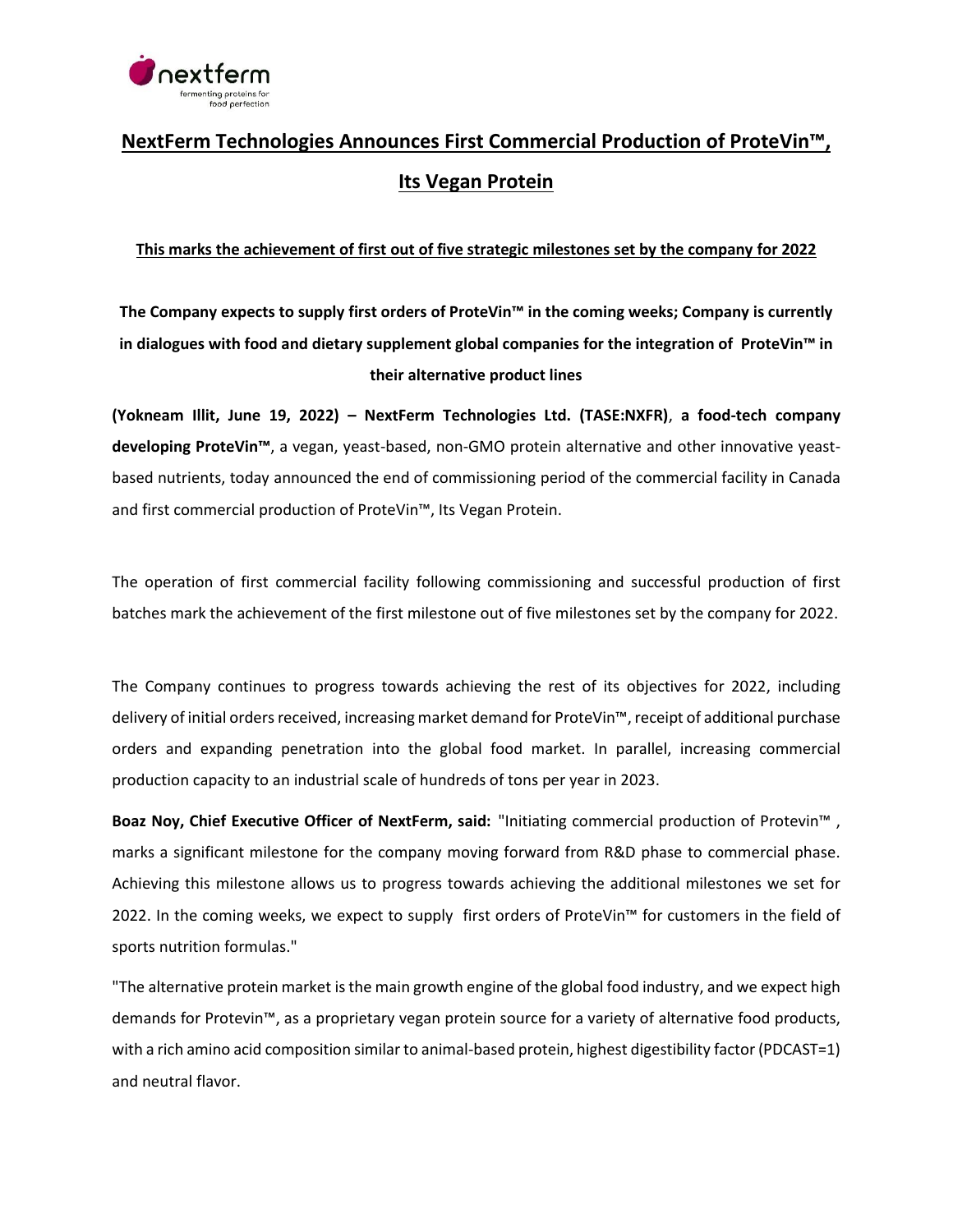## **About NextFerm Technologies**

NextFerm Technologies, traded on the Tel Aviv Stock Exchange (TASE: NXFR) is a food-tech company engaged in the research, development, manufacturing and marketing of innovative, functional and vegan yeast-derived, non-GMO protein alternatives for various applications in the food and food supplement markets and the growing market for animal-derived protein alternatives.

NextFerm's flagship product is ProteVin™, a vegan, yeast-derived protein alternative with nutritional value that is similar to animal-derived protein (Amino acid profile BCAA=21%, Leucine=9%, EAA=53% and high digestibility PDCAAS=1) and a neutral flavor, with no aftertastes that are typical of plant-based protein. ProteVin™ is designed for a variety of categories in the alternative protein market, which is estimated at USD 20 billion in terms of final products and at USD 5 billion in terms of raw materials with an annual growth rate of above 20%, including milk and dairy substitutes, meat substitutes and additional categories such as infant nutrition, adult nutrition, and sports nutrition. NextFerm has just commercialized the product as reported.

Another product currently being sold is Astaferm®, an innovative astaxanthin-based antioxidant derived from yeast that has been sold in the US since the end of 2020 through well-established and leading brands in the food supplement market in the US. In July 2021, the Company received Regulatory marketing approval in Canada.

The company has additional products which have been licensed to Lallemand, a global giant focused on yeast.

For more information, visit the NextFerm website at: [www.nextferm.com](http://www.nextferm.com/)

## **Legal Notice Regarding Forward-Looking Statements**

This announcement also includes forecasts, projections, assessments, estimates and other information which refer to future events and matters, the realization of which is uncertain and not exclusively under the Company's control (forward-looking information). The main facts and data used to support this information are facts and data regarding the current position of the Company and its businesses (including the scope of sales and levels of profitability, manpower, commercial engagements and more), facts and data regarding the current global position of the Company's operating segments (including industryspecific financial developments, environmental regulatory developments, the competitive environment, technological developments, the reinsurance market and more), and macro-economic facts and data